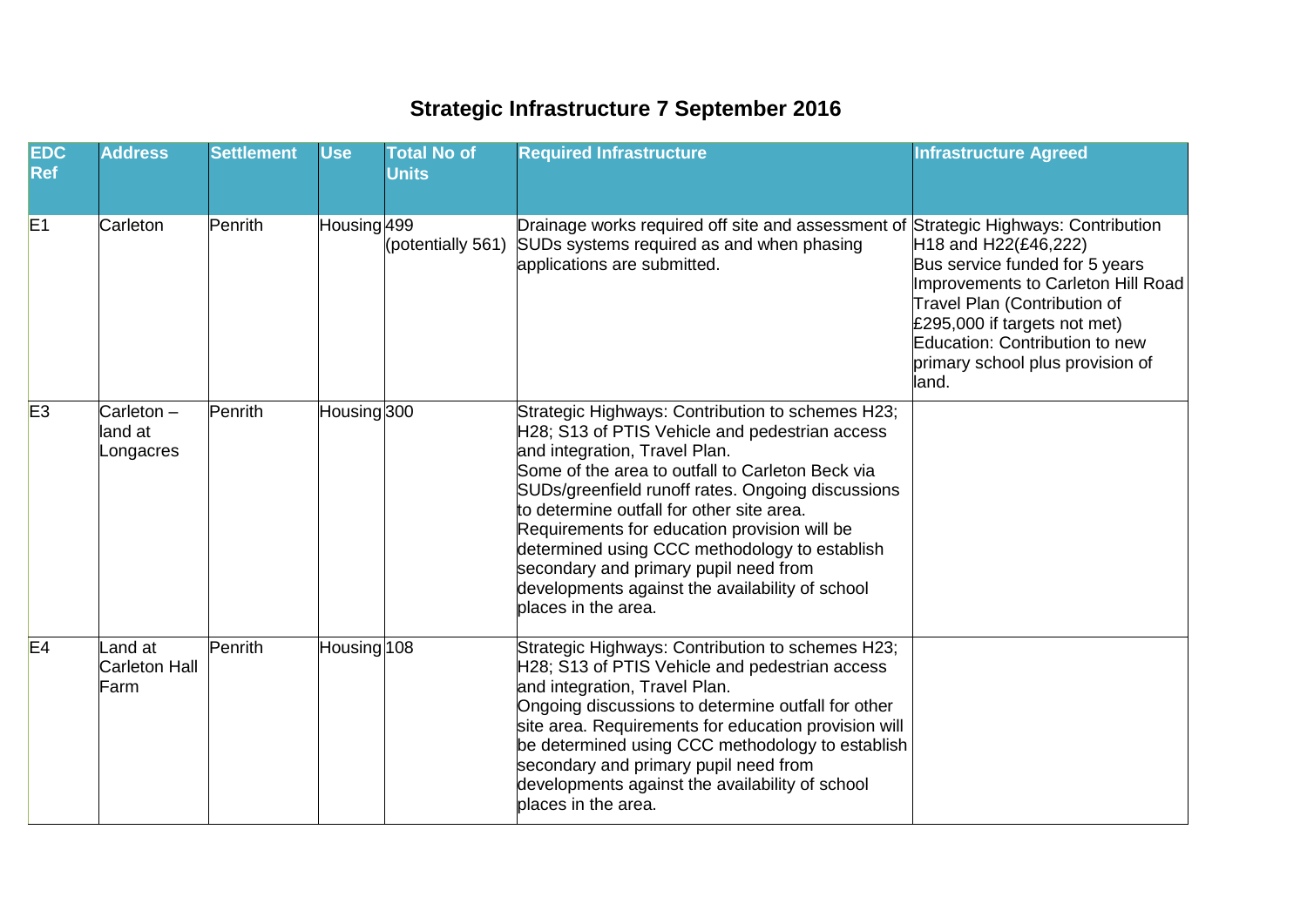| <b>EDC</b><br><b>Ref</b> | <b>Address</b>                                 | <b>Settlement</b> | <b>Use</b>  | <b>Total No of</b><br><b>Units</b> | <b>Required Infrastructure</b>                                                                                                                                                                                                                                                                                                                                                                                                                                                                                                                                                                                                                                                    | <b>Infrastructure Agreed</b>                                                                                                                                                                                                                        |
|--------------------------|------------------------------------------------|-------------------|-------------|------------------------------------|-----------------------------------------------------------------------------------------------------------------------------------------------------------------------------------------------------------------------------------------------------------------------------------------------------------------------------------------------------------------------------------------------------------------------------------------------------------------------------------------------------------------------------------------------------------------------------------------------------------------------------------------------------------------------------------|-----------------------------------------------------------------------------------------------------------------------------------------------------------------------------------------------------------------------------------------------------|
| N <sub>1</sub>           | Salkeld Road Penrith<br>Fairhill<br>Greenfield |                   | Housing 100 |                                    |                                                                                                                                                                                                                                                                                                                                                                                                                                                                                                                                                                                                                                                                                   | Strategic Highways: Contribution to<br>deliver schemes S19; H4;H9 of<br>PTIS (£273,387)<br>Introduction of 30mph speed limit<br>and gateway feature Travel Plan<br>Education: Contribution to new<br>primary school identified on E1<br>(E383, 341) |
| N <sub>2</sub>           | White Ox<br>Farm                               | Penrith           | Housing 155 |                                    | Strategic Highways: Contribution to schemes S1,<br>S5 of PTIS.<br>Toucan Crossing and reduction of speed limit.<br>Vehicle and pedestrian access and integration,<br>Travel Plan.<br>Site extends into part of Source Protection Zone<br>and may need additional protection to drainage<br>systems. Steep site so may be difficult to drain as<br>there are no watercourses near the site.<br>Education: Requirements for education provision<br>will be determined using CCC methodology to<br>establish secondary and primary pupil need from<br>developments against the availability of school<br>places in the area.<br>Contribution to new primary school identified on E1. |                                                                                                                                                                                                                                                     |